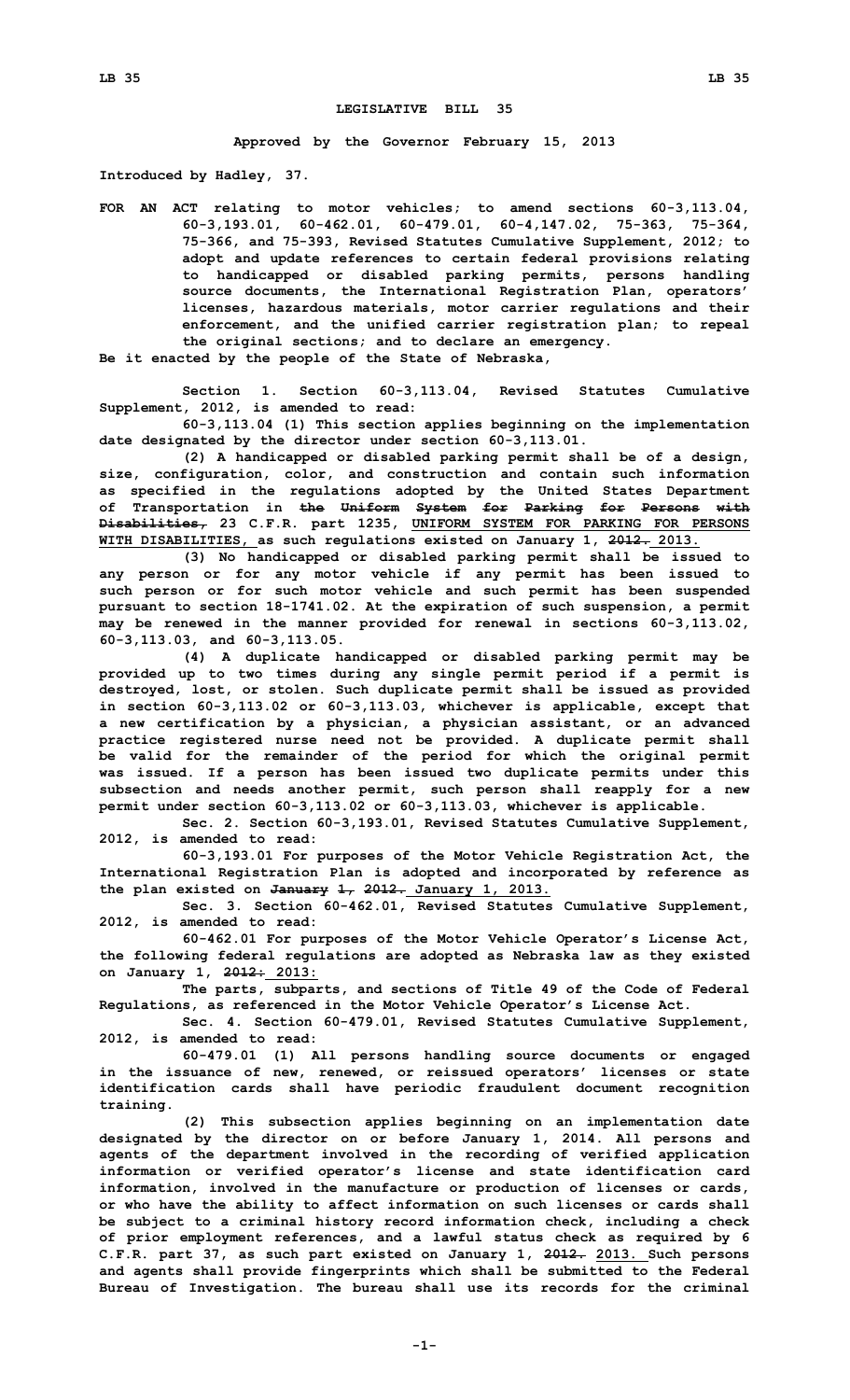**history record information check.**

**(3) Upon receipt of <sup>a</sup> request pursuant to subsection (2) of this section, the Nebraska State Patrol shall undertake <sup>a</sup> search for criminal history record information relating to such applicant, including transmittal of the applicant's fingerprints to the Federal Bureau of Investigation for <sup>a</sup> national criminal history record information check. The criminal history record information check shall include information concerning the applicant from federal repositories of such information and repositories of such information in other states, if authorized by federal law. The Nebraska State Patrol shall issue <sup>a</sup> report to the employing public agency that shall include the criminal history record information concerning the applicant. The cost of any background check shall be borne by the employer of the person or agent.**

**(4) Any person convicted of any disqualifying offense as provided in 6 C.F.R. part 37, as such part existed on January 1, 2012, 2013, shall not be involved in the recording of verified application information or verified operator's license and state identification card information, involved in the manufacture or production of licenses or cards, or involved in any capacity in which such person would have the ability to affect information on such licenses or cards. Any employee or prospective employee of the department shall be provided notice that he or she will undergo such criminal history record information check prior to employment or prior to any involvement with the issuance of operators' licenses or state identification cards.**

**Sec. 5. Section 60-4,147.02, Revised Statutes Cumulative Supplement, 2012, is amended to read:**

**60-4,147.02 No endorsement authorizing the driver to operate <sup>a</sup> commercial motor vehicle transporting hazardous materials shall be issued, renewed, or transferred by the Department of Motor Vehicles unless the endorsement is issued, renewed, or transferred in conformance with the requirements of section 1012 of the federal Uniting and Strengthening America by Providing Appropriate Tools Required to Intercept and Obstruct Terrorism Act of 2001, USA PATRIOT Act, 49 U.S.C. 5103a, including all amendments and federal regulations adopted pursuant thereto as of January 1, 2012, 2013, for the issuance of licenses to operate commercial motor vehicles transporting hazardous materials.**

**Sec. 6. Section 75-363, Revised Statutes Cumulative Supplement, 2012, is amended to read:**

**75-363 (1) The parts, subparts, and sections of Title 49 of the Code of Federal Regulations listed below, as modified in this section, or any other parts, subparts, and sections referred to by such parts, subparts, and sections, in existence and effective as of January 1, 2012, 2013, are adopted as Nebraska law.**

**(2) Except as otherwise provided in this section, the regulations shall be applicable to:**

**(a) All motor carriers, drivers, and vehicles to which the federal regulations apply; and**

**(b) All motor carriers transporting persons or property in intrastate commerce to include:**

**(i) All vehicles of such motor carriers with <sup>a</sup> gross vehicle weight rating, gross combination weight rating, gross vehicle weight, or gross combination weight over ten thousand pounds;**

**(ii) All vehicles of such motor carriers designed or used to transport more than eight passengers, including the driver, for compensation, or designed or used to transport more than fifteen passengers, including the driver, and not used to transport passengers for compensation;**

**(iii) All vehicles of such motor carriers transporting hazardous materials required to be placarded pursuant to section 75-364; and**

**(iv) All drivers of such motor carriers if the drivers are operating <sup>a</sup> commercial motor vehicle as defined in section 60-465 which requires <sup>a</sup> commercial driver's license.**

**(3) The Legislature hereby adopts, as modified in this section, the following parts of Title 49 of the Code of Federal Regulations:**

**(a) Part 382 - Controlled Substances And Alcohol Use And Testing; CONTROLLED SUBSTANCES AND ALCOHOL USE AND TESTING;**

**(b) Part 385 - Safety Fitness Procedures; SAFETY FITNESS PROCEDURES;**

**(c) Part 386 - Rules Of Practice For Motor Carrier, Intermodal Equipment Provider, Broker, Freight Forwarder, And Hazardous Materials Proceedings; RULES OF PRACTICE FOR MOTOR CARRIER, INTERMODAL EQUIPMENT PROVIDER, BROKER, FREIGHT FORWARDER, AND HAZARDOUS MATERIALS PROCEEDINGS;**

**(d) Part 387 - Minimum Levels of Financial Responsibility for Motor Carriers; MINIMUM LEVELS OF FINANCIAL RESPONSIBILITY FOR MOTOR CARRIERS;**

**(e) Part 390 - Federal Motor Carrier Safety Regulations; General; FEDERAL MOTOR CARRIER SAFETY REGULATIONS; GENERAL;**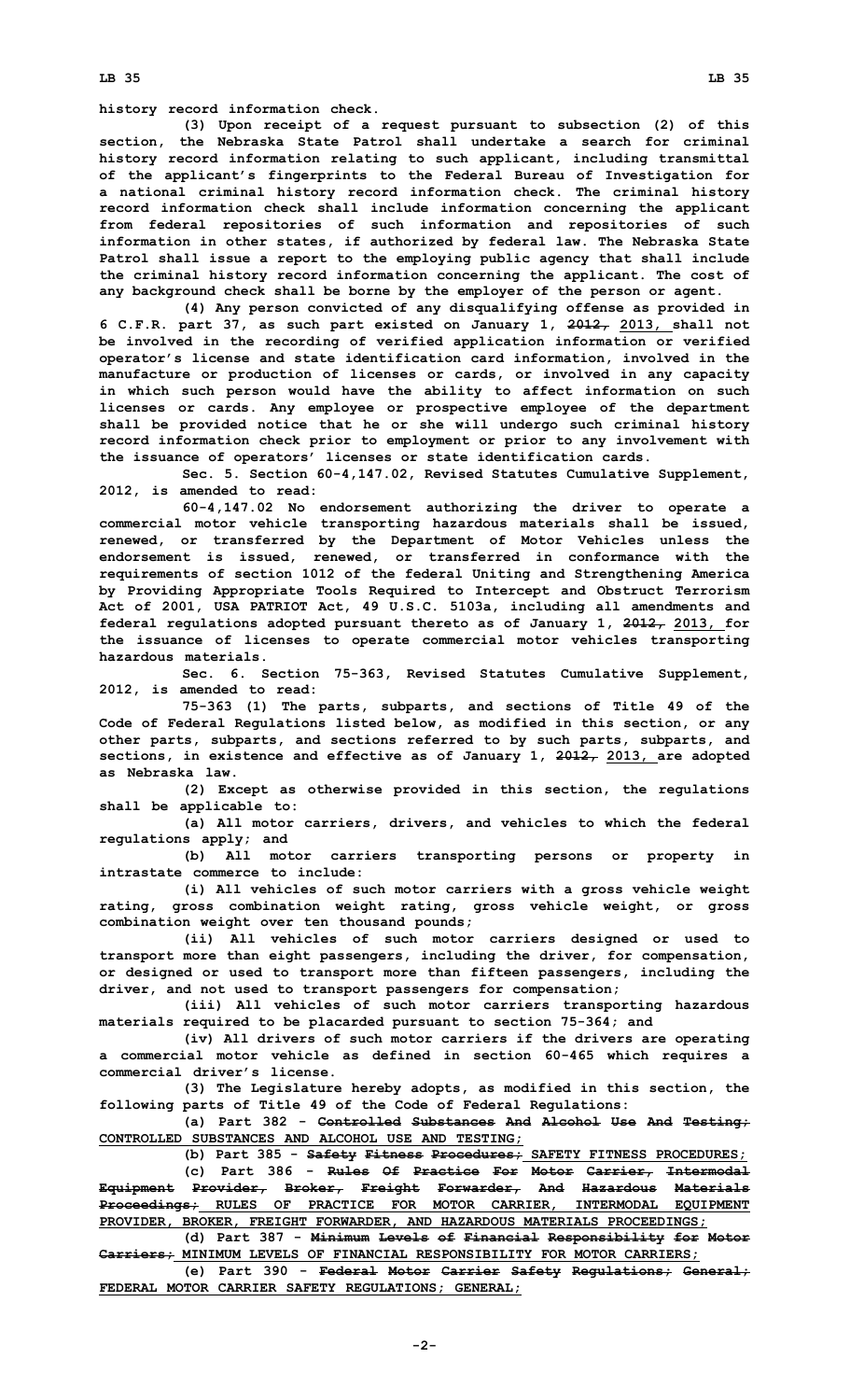**LB 35 LB 35**

**(f) Part 391 - Qualifications Of Drivers And Longer Combination Vehicle (LCV) Driver Instructors; QUALIFICATIONS OF DRIVERS AND LONGER COMBINATION VEHICLE (LCV) DRIVER INSTRUCTORS;**

**(g) Part 392 - Driving Of Commercial Motor Vehicles; DRIVING OF COMMERCIAL MOTOR VEHICLES;**

**(h) Part 393 - Parts And Accessories Necessary For Safe Operation; PARTS AND ACCESSORIES NECESSARY FOR SAFE OPERATION;**

**(i) Part 395 - Hours Of Service Of Drivers; HOURS OF SERVICE OF DRIVERS;**

**(j) Part 396 - Inspection, Repair, And Maintenance; INSPECTION, REPAIR, AND MAINTENANCE;**

**(k) Part 397 - Transportation Of Hazardous Materials; Driving And Parking Rules; TRANSPORTATION OF HAZARDOUS MATERIALS; DRIVING AND PARKING RULES; and**

**(l) Part 398 - Transportation Of Migrant Workers. TRANSPORTATION OF MIGRANT WORKERS.**

**(4) The provisions of subpart <sup>E</sup> - Physical Qualifications And Examinations of 49 C.F.R. part 391 - Qualifications Of Drivers And Longer Combination Vehicle (LCV) Driver Instructors QUALIFICATIONS OF DRIVERS AND LONGER COMBINATION VEHICLE (LCV) DRIVER INSTRUCTORS shall not apply to any driver subject to this section who: (a) Operates <sup>a</sup> commercial motor vehicle exclusively in intrastate commerce; and (b) holds, or has held, <sup>a</sup> commercial driver's license issued by this state prior to July 30, 1996.**

**(5) The regulations adopted in subsection (3) of this section shall not apply to farm trucks registered pursuant to section 60-3,146 with <sup>a</sup> gross weight of sixteen tons or less. The following parts and sections of 49 C.F.R. chapter III shall not apply to drivers of farm trucks registered pursuant to section 60-3,146 and operated solely in intrastate commerce:**

- **(a) All of part 391;**
- **(b) Section 395.8 of part 395; and**
- **(c) Section 396.11 of part 396.**

**(6) Part 393 - Parts And Accessories Necessary For Safe Operation PARTS AND ACCESSORIES NECESSARY FOR SAFE OPERATION and Part 396 - Inspection, Repair, And Maintenance INSPECTION, REPAIR, AND MAINTENANCE shall not apply to fertilizer and agricultural chemical application and distribution equipment transported in units with <sup>a</sup> capacity of three thousand five hundred gallons or less.**

**(7) For purposes of this section, intrastate motor carriers shall not include any motor carrier or driver excepted from 49 C.F.R. chapter III by section 390.3(f) of part 390.**

**(8)(a) Part 395 - Hours Of Service Of Drivers HOURS OF SERVICE OF DRIVERS shall apply to motor carriers and drivers who engage in intrastate commerce as defined in section 75-362, except that no motor carrier who engages in intrastate commerce shall permit or require any driver used by it to drive nor shall any driver drive:**

**(i) More than twelve hours following eight consecutive hours off duty; or**

**(ii) For any period after having been on duty sixteen hours following eight consecutive hours off duty.**

**(b) No motor carrier who engages in intrastate commerce shall permit or require <sup>a</sup> driver of <sup>a</sup> commercial motor vehicle, regardless of the number of motor carriers using the driver's services, to drive, nor shall any driver of <sup>a</sup> commercial motor vehicle drive, for any period after:**

**(i) Having been on duty seventy hours in any seven consecutive days if the employing motor carrier does not operate every day of the week; or**

**(ii) Having been on duty eighty hours in any period of eight consecutive days if the employing motor carrier operates motor vehicles every day of the week.**

**(9) Part 395 - Hours Of Service Of Drivers, HOURS OF SERVICE OF DRIVERS, as adopted in subsections (3) and (8) of this section, shall not apply to drivers transporting agricultural commodities or farm supplies for agricultural purposes when the transportation of such commodities or supplies occurs within a one-hundred-air-mile radius of the source of the commodities or the distribution point for the supplies when such transportation occurs during the period beginning on February 15 up to and including December 15 of each calendar year.**

**(10) 49 C.F.R. 390.21 - Marking Of Self-Propelled CMVs And Intermodal Equipment MARKING OF SELF-PROPELLED CMVS AND INTERMODAL EQUIPMENT shall not apply to farm trucks and farm truck-tractors registered pursuant to section 60-3,146 and operated solely in intrastate commerce.**

**(11) 49 C.F.R. 392.9a - Operating Authority shall not apply to Nebraska motor carriers operating commercial motor vehicles solely in**